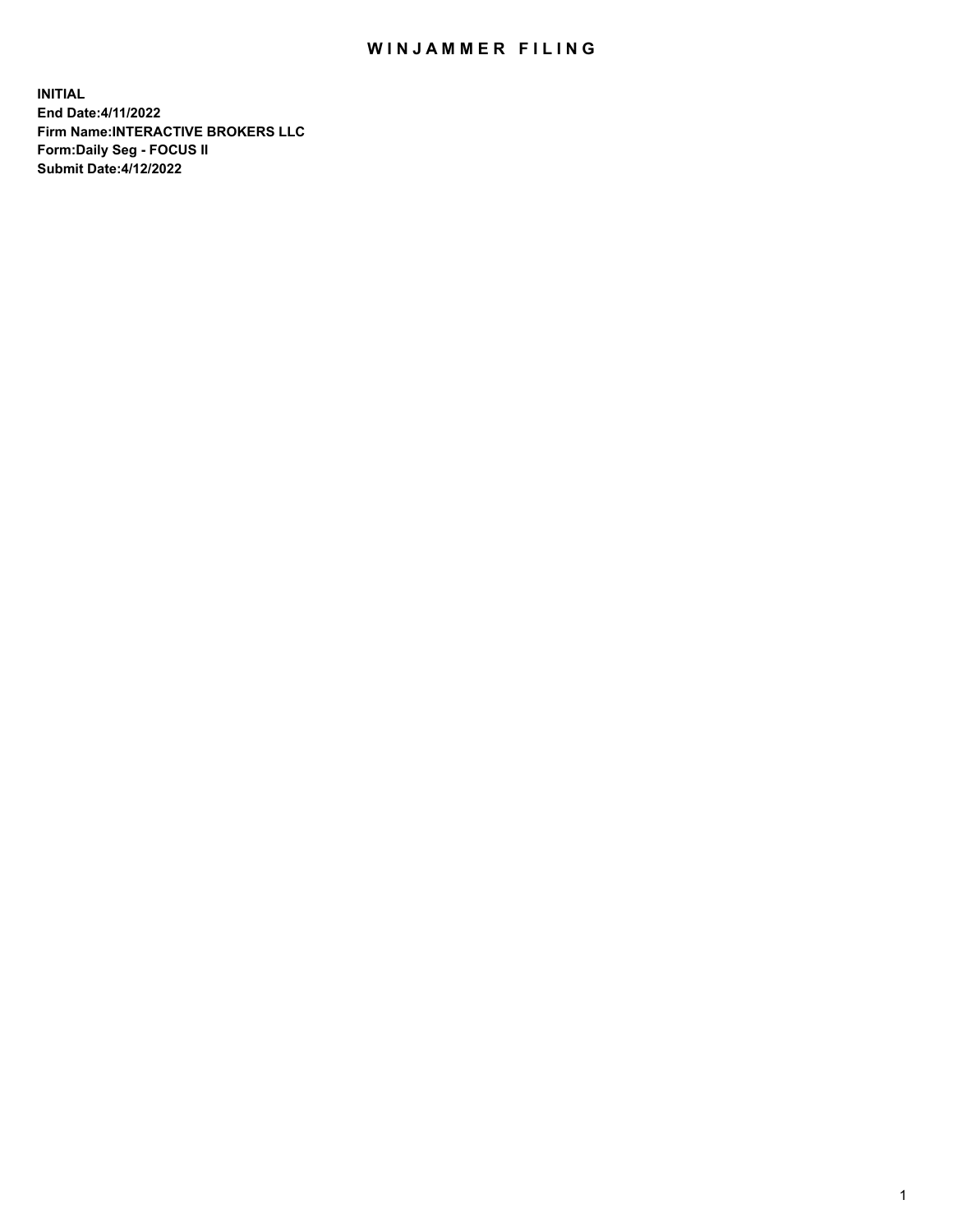**INITIAL End Date:4/11/2022 Firm Name:INTERACTIVE BROKERS LLC Form:Daily Seg - FOCUS II Submit Date:4/12/2022 Daily Segregation - Cover Page**

| Name of Company                                                                                                                                                                                                                                                                                                                | <b>INTERACTIVE BROKERS LLC</b>                                                                  |
|--------------------------------------------------------------------------------------------------------------------------------------------------------------------------------------------------------------------------------------------------------------------------------------------------------------------------------|-------------------------------------------------------------------------------------------------|
| <b>Contact Name</b>                                                                                                                                                                                                                                                                                                            | James Menicucci                                                                                 |
| <b>Contact Phone Number</b>                                                                                                                                                                                                                                                                                                    | 203-618-8085                                                                                    |
| <b>Contact Email Address</b>                                                                                                                                                                                                                                                                                                   | jmenicucci@interactivebrokers.c<br><u>om</u>                                                    |
| FCM's Customer Segregated Funds Residual Interest Target (choose one):<br>a. Minimum dollar amount: ; or<br>b. Minimum percentage of customer segregated funds required:% ; or<br>c. Dollar amount range between: and; or<br>d. Percentage range of customer segregated funds required between:% and%.                         | $\overline{\mathbf{0}}$<br>$\overline{\mathbf{0}}$<br>155,000,000 245,000,000<br>0 <sub>0</sub> |
| FCM's Customer Secured Amount Funds Residual Interest Target (choose one):<br>a. Minimum dollar amount: ; or<br>b. Minimum percentage of customer secured funds required:% ; or<br>c. Dollar amount range between: and; or<br>d. Percentage range of customer secured funds required between:% and%.                           | $\overline{\mathbf{0}}$<br>$\overline{\mathbf{0}}$<br>80,000,000 120,000,000<br>0 <sub>0</sub>  |
| FCM's Cleared Swaps Customer Collateral Residual Interest Target (choose one):<br>a. Minimum dollar amount: ; or<br>b. Minimum percentage of cleared swaps customer collateral required:% ; or<br>c. Dollar amount range between: and; or<br>d. Percentage range of cleared swaps customer collateral required between:% and%. | $\overline{\mathbf{0}}$<br>$\overline{\mathbf{0}}$<br>0 <sub>0</sub><br>0 <sub>0</sub>          |

Attach supporting documents CH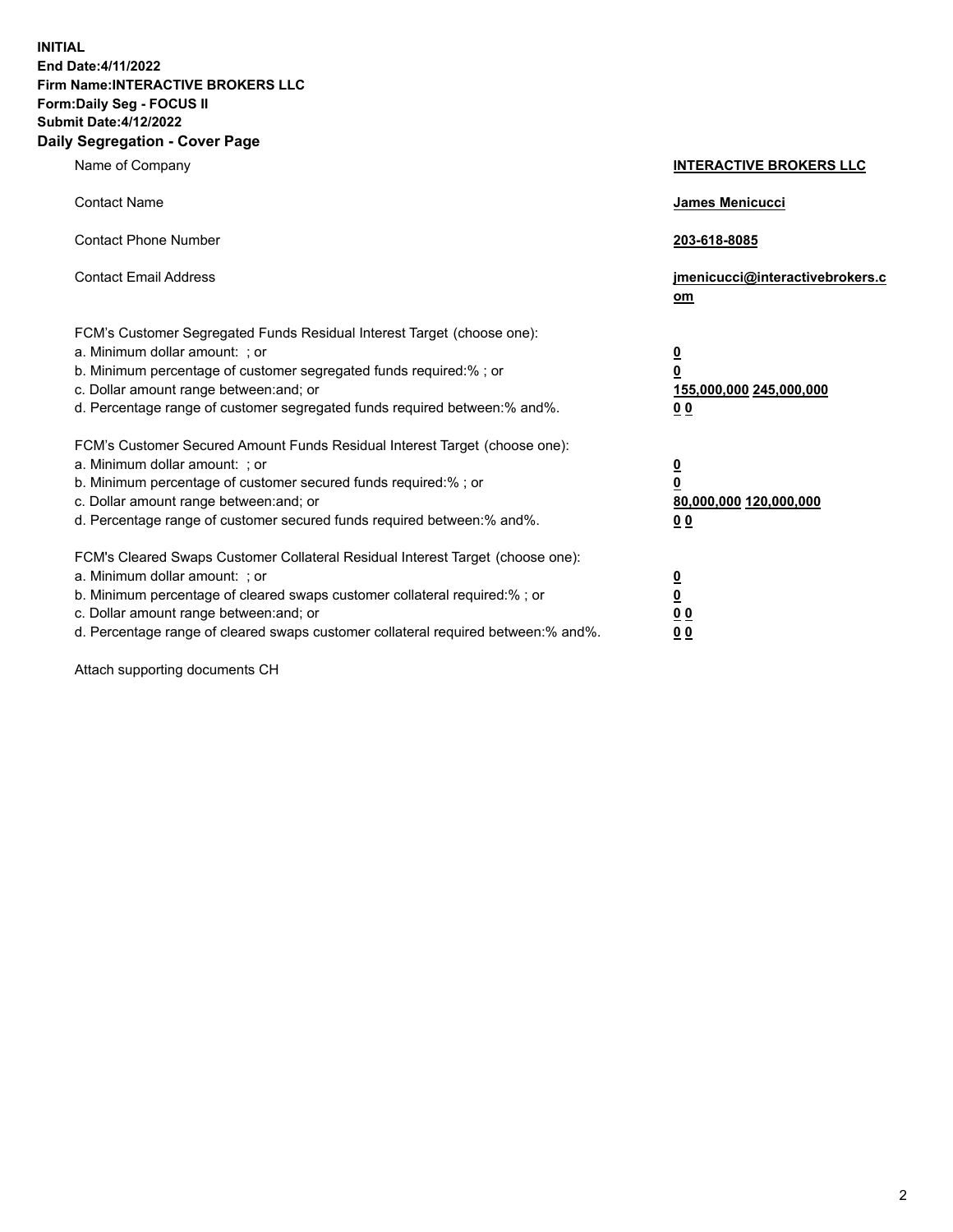## **INITIAL End Date:4/11/2022 Firm Name:INTERACTIVE BROKERS LLC Form:Daily Seg - FOCUS II Submit Date:4/12/2022 Daily Segregation - Secured Amounts**

|     | Daily Jegregation - Jeculed Aniounts                                                        |                                                             |
|-----|---------------------------------------------------------------------------------------------|-------------------------------------------------------------|
|     | Foreign Futures and Foreign Options Secured Amounts                                         |                                                             |
|     | Amount required to be set aside pursuant to law, rule or regulation of a foreign            | $0$ [7305]                                                  |
|     | government or a rule of a self-regulatory organization authorized thereunder                |                                                             |
| 1.  | Net ledger balance - Foreign Futures and Foreign Option Trading - All Customers             |                                                             |
|     | A. Cash                                                                                     | 527,847,546 [7315]                                          |
|     | B. Securities (at market)                                                                   | $0$ [7317]                                                  |
| 2.  | Net unrealized profit (loss) in open futures contracts traded on a foreign board of trade   | 39,203,653 [7325]                                           |
| 3.  | Exchange traded options                                                                     |                                                             |
|     | a. Market value of open option contracts purchased on a foreign board of trade              | 100,824 [7335]                                              |
|     | b. Market value of open contracts granted (sold) on a foreign board of trade                | -7,288 [7337]                                               |
| 4.  | Net equity (deficit) (add lines 1. 2. and 3.)                                               | 567, 144, 735 [7345]                                        |
| 5.  | Account liquidating to a deficit and account with a debit balances - gross amount           | 4,425 [7351]                                                |
|     | Less: amount offset by customer owned securities                                            | 0 [7352] 4,425 [7354]                                       |
| 6.  | Amount required to be set aside as the secured amount - Net Liquidating Equity              | 567,149,160 [7355]                                          |
|     | Method (add lines 4 and 5)                                                                  |                                                             |
| 7.  | Greater of amount required to be set aside pursuant to foreign jurisdiction (above) or line | 567,149,160 [7360]                                          |
|     | 6.                                                                                          |                                                             |
|     | FUNDS DEPOSITED IN SEPARATE REGULATION 30.7 ACCOUNTS                                        |                                                             |
| 1.  | Cash in banks                                                                               |                                                             |
|     | A. Banks located in the United States                                                       | 51,282,090 [7500]                                           |
|     | B. Other banks qualified under Regulation 30.7                                              | 0 [7520] 51,282,090 [7530]                                  |
| 2.  | Securities                                                                                  |                                                             |
|     | A. In safekeeping with banks located in the United States                                   | 509,643,430 [7540]                                          |
|     | B. In safekeeping with other banks qualified under Regulation 30.7                          | 0 [7560] 509,643,430 [7570]                                 |
| 3.  | Equities with registered futures commission merchants                                       |                                                             |
|     | A. Cash                                                                                     | $0$ [7580]                                                  |
|     | <b>B.</b> Securities                                                                        | $0$ [7590]                                                  |
|     | C. Unrealized gain (loss) on open futures contracts                                         | $0$ [7600]                                                  |
|     | D. Value of long option contracts                                                           | $0$ [7610]                                                  |
|     | E. Value of short option contracts                                                          | 0 [7615] 0 [7620]                                           |
| 4.  | Amounts held by clearing organizations of foreign boards of trade                           |                                                             |
|     | A. Cash                                                                                     | $0$ [7640]                                                  |
|     | <b>B.</b> Securities                                                                        | $0$ [7650]                                                  |
|     | C. Amount due to (from) clearing organization - daily variation                             | $0$ [7660]<br>$0$ [7670]                                    |
|     | D. Value of long option contracts<br>E. Value of short option contracts                     | 0 [7675] 0 [7680]                                           |
| 5.  |                                                                                             |                                                             |
|     | Amounts held by members of foreign boards of trade<br>A. Cash                               | 130,927,814 [7700]                                          |
|     | <b>B.</b> Securities                                                                        | $0$ [7710]                                                  |
|     | C. Unrealized gain (loss) on open futures contracts                                         | 3,506,227 [7720]                                            |
|     | D. Value of long option contracts                                                           | 100,824 [7730]                                              |
|     | E. Value of short option contracts                                                          | <mark>-7,288</mark> [7735] <b><u>134,527,577</u></b> [7740] |
| 6.  | Amounts with other depositories designated by a foreign board of trade                      | 0 [7760]                                                    |
| 7.  | Segregated funds on hand                                                                    | $0$ [7765]                                                  |
| 8.  | Total funds in separate section 30.7 accounts                                               | 695,453,097 [7770]                                          |
| 9.  | Excess (deficiency) Set Aside for Secured Amount (subtract line 7 Secured Statement         | 128,303,937 [7380]                                          |
|     | Page 1 from Line 8)                                                                         |                                                             |
| 10. | Management Target Amount for Excess funds in separate section 30.7 accounts                 | 80,000,000 [7780]                                           |
| 11. | Excess (deficiency) funds in separate 30.7 accounts over (under) Management Target          | 48,303,937 [7785]                                           |
|     |                                                                                             |                                                             |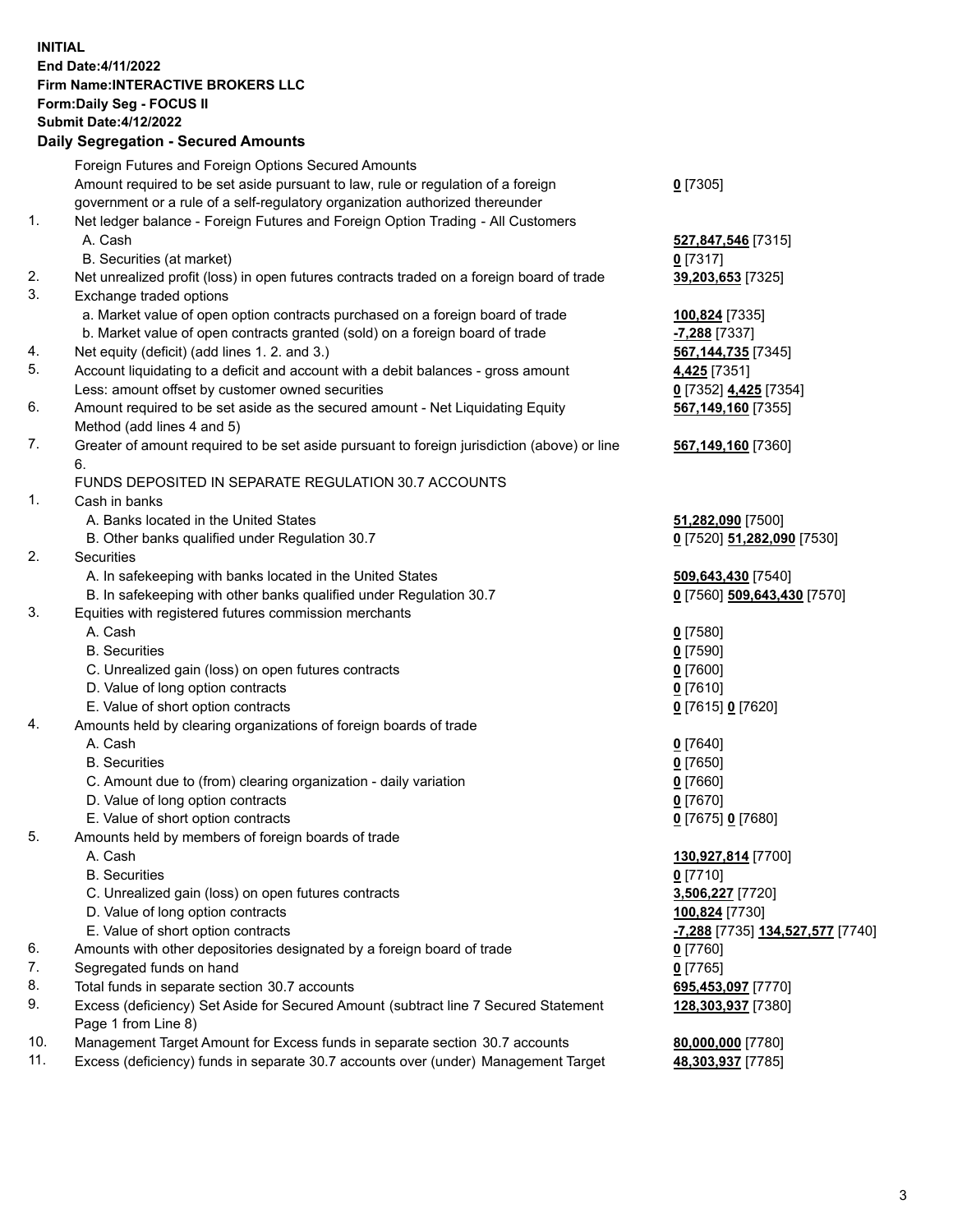**INITIAL End Date:4/11/2022 Firm Name:INTERACTIVE BROKERS LLC Form:Daily Seg - FOCUS II Submit Date:4/12/2022 Daily Segregation - Segregation Statement** SEGREGATION REQUIREMENTS(Section 4d(2) of the CEAct) 1. Net ledger balance A. Cash **8,292,871,771** [7010] B. Securities (at market) **0** [7020] 2. Net unrealized profit (loss) in open futures contracts traded on a contract market **368,689,489** [7030] 3. Exchange traded options A. Add market value of open option contracts purchased on a contract market **925,863,471** [7032] B. Deduct market value of open option contracts granted (sold) on a contract market **-790,550,214** [7033] 4. Net equity (deficit) (add lines 1, 2 and 3) **8,796,874,517** [7040] 5. Accounts liquidating to a deficit and accounts with debit balances - gross amount **1,093,572** [7045] Less: amount offset by customer securities **0** [7047] **1,093,572** [7050] 6. Amount required to be segregated (add lines 4 and 5) **8,797,968,089** [7060] FUNDS IN SEGREGATED ACCOUNTS 7. Deposited in segregated funds bank accounts A. Cash **1,180,711,253** [7070] B. Securities representing investments of customers' funds (at market) **5,224,709,280** [7080] C. Securities held for particular customers or option customers in lieu of cash (at market) **0** [7090] 8. Margins on deposit with derivatives clearing organizations of contract markets A. Cash **824,781,699** [7100] B. Securities representing investments of customers' funds (at market) **1,672,779,674** [7110] C. Securities held for particular customers or option customers in lieu of cash (at market) **0** [7120] 9. Net settlement from (to) derivatives clearing organizations of contract markets **-19,366,398** [7130] 10. Exchange traded options A. Value of open long option contracts **925,863,471** [7132] B. Value of open short option contracts **-790,550,214** [7133] 11. Net equities with other FCMs A. Net liquidating equity **0** [7140] B. Securities representing investments of customers' funds (at market) **0** [7160] C. Securities held for particular customers or option customers in lieu of cash (at market) **0** [7170] 12. Segregated funds on hand **0** [7150] 13. Total amount in segregation (add lines 7 through 12) **9,018,928,765** [7180] 14. Excess (deficiency) funds in segregation (subtract line 6 from line 13) **220,960,676** [7190] 15. Management Target Amount for Excess funds in segregation **155,000,000** [7194] 16. Excess (deficiency) funds in segregation over (under) Management Target Amount **65,960,676** [7198]

Excess